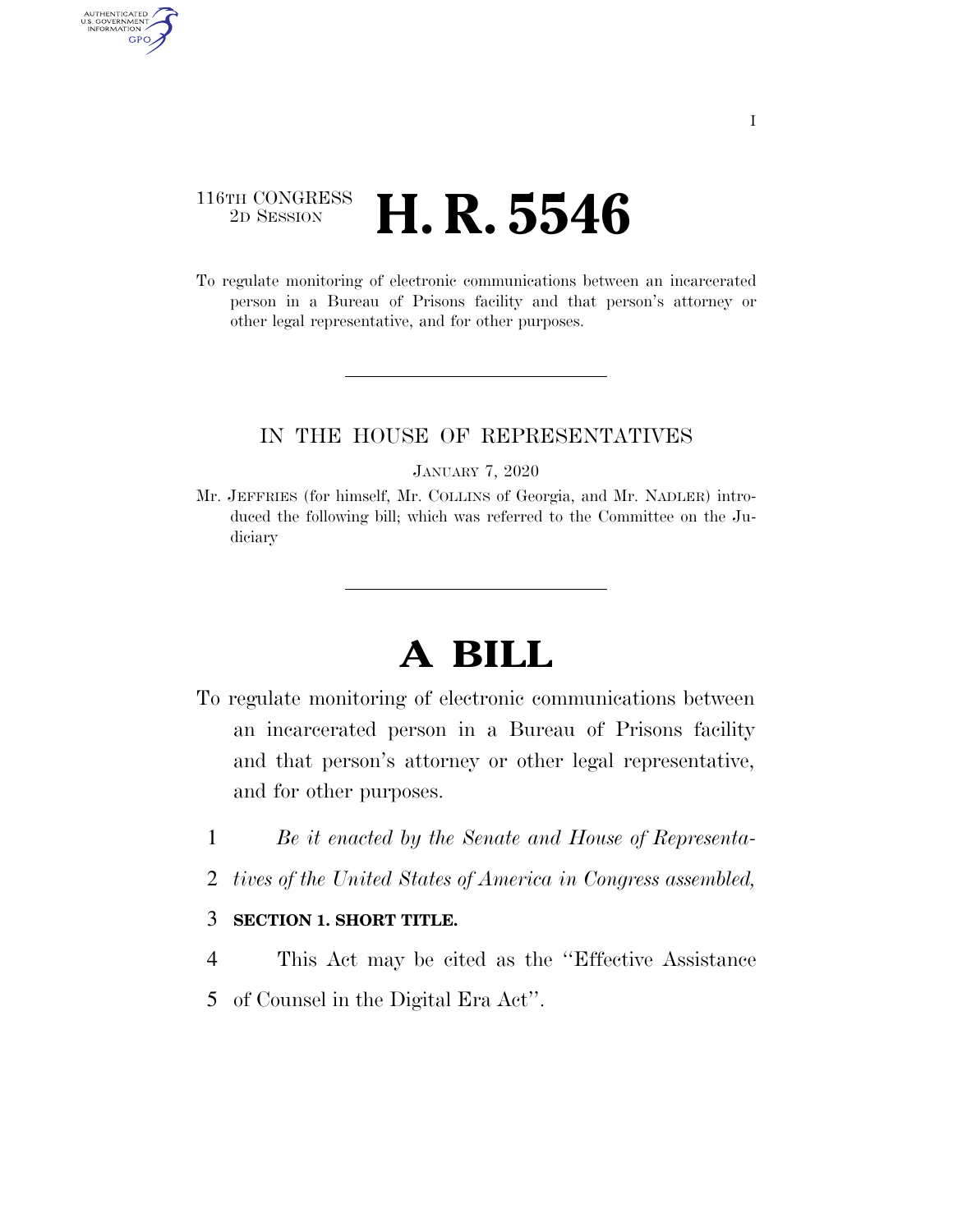## **SEC. 2. ELECTRONIC COMMUNICATIONS BETWEEN AN IN- CARCERATED PERSON AND THE PERSON'S ATTORNEY.**

 (a) PROHIBITION ON MONITORING.—Not later than 180 days after the date of the enactment of this Act, the Attorney General shall create a program or system, or modify any program or system that exists on the date of enactment of this Act, through which an incarcerated per- son sends or receives an electronic communication, to ex- clude from monitoring the contents of any privileged elec- tronic communication. In the case that the Attorney Gen- eral creates a program or system in accordance with this subsection, the Attorney General shall, upon implementing such system, discontinue using any program or system that exists on the date of enactment of this Act through which an incarcerated person sends or receives a privileged electronic communication, except that any program or sys- tem that exists on such date may continue to be used for any other electronic communication.

 (b) RETENTION OF CONTENTS.—A program or sys- tem or a modification to a program or system under sub- section (a) may allow for retention by the Bureau of Pris- ons of, and access by an incarcerated person to, the con- tents of electronic communications, including the contents of privileged electronic communications, of the person until the date on which the person is released from prison.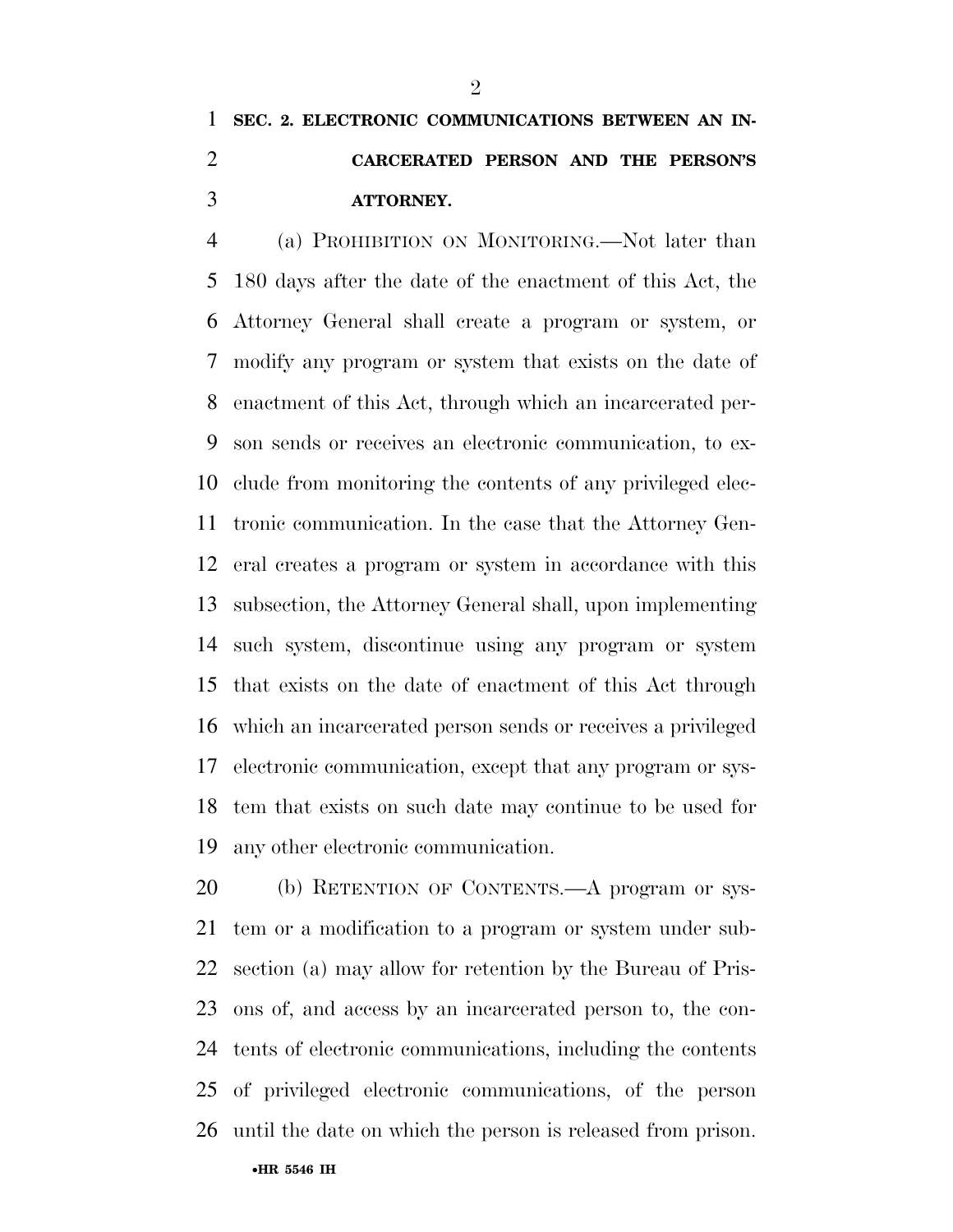(c) ATTORNEY-CLIENT PRIVILEGE.—Attorney-client privilege, and the protections and limitations associated with such privilege (including the crime fraud exception), applies to electronic communications sent or received through the program or system established or modified under subsection (a).

 (d) ACCESSING RETAINED CONTENTS.—Contents re- tained under subsection (b) may only be accessed by a per- son other than the incarcerated person for whom such con-tents are retained under the following circumstances:

 (1) ATTORNEY GENERAL.—The Attorney Gen- eral may only access retained contents if necessary for the purpose of creating and maintaining the pro- gram or system, or any modification to the program or system, through which an incarcerated person sends or receives electronic communications. The At- torney General may not review retained contents that are accessed pursuant to this paragraph.

 (2) INVESTIGATIVE AND LAW ENFORCEMENT OFFICERS.—

(A) WARRANT.—

 (i) IN GENERAL.—Retained contents may only be accessed by an investigative or law enforcement officer pursuant to a war-rant issued by a court pursuant to the pro-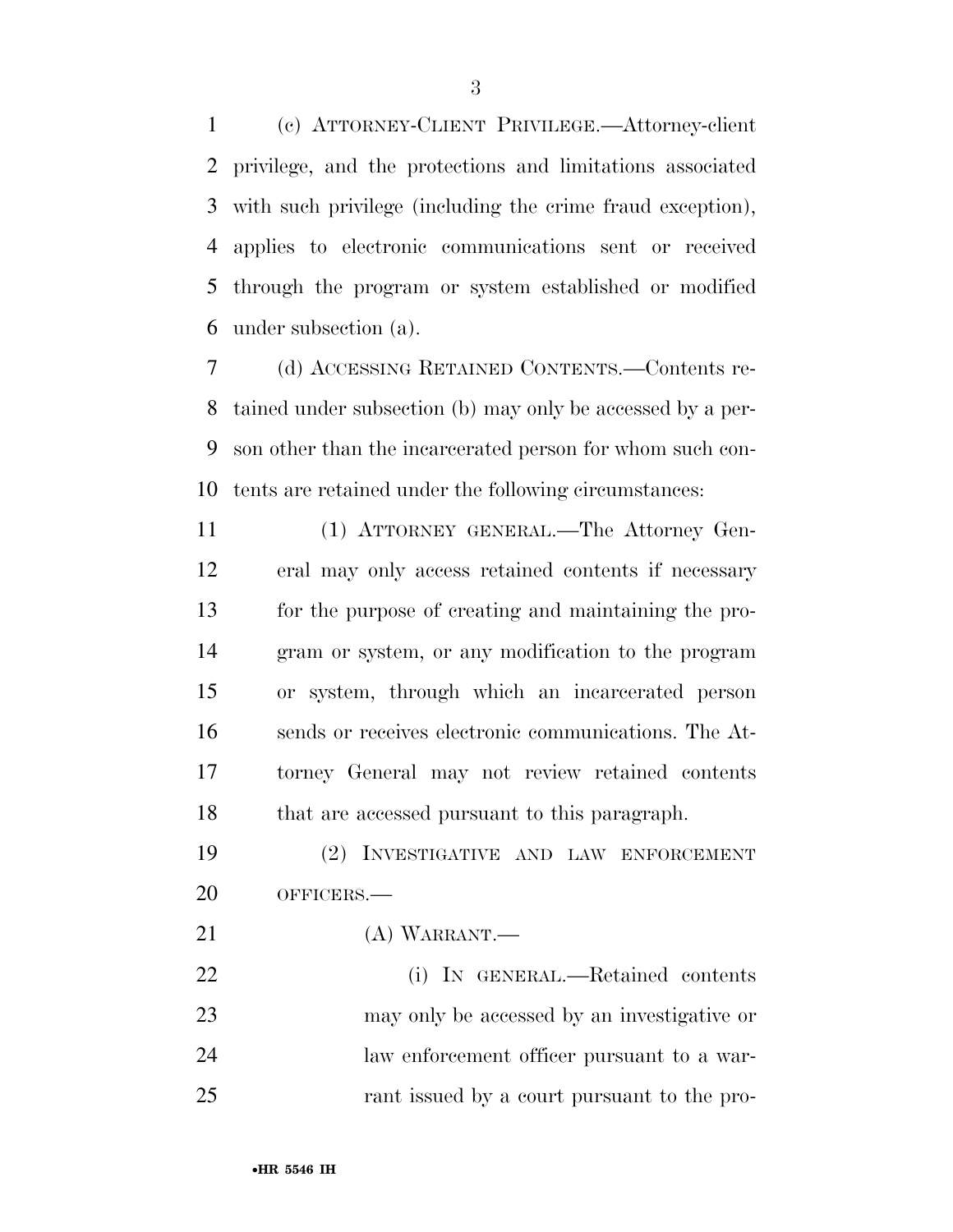| $\mathbf{1}$   | cedures described in the Federal Rules of    |
|----------------|----------------------------------------------|
| $\overline{2}$ | Criminal Procedure.                          |
| 3              | (ii) APPROVAL.—No application for a          |
| $\overline{4}$ | warrant may be made to a court without       |
| 5              | the express approval of a United States      |
| 6              | Attorney or an Assistant Attorney General.   |
| $\overline{7}$ | (B) PRIVILEGED INFORMATION.—                 |
| 8              | (i) REVIEW.—Before retained con-             |
| 9              | tents may be accessed pursuant to a war-     |
| 10             | rant obtained under subparagraph (A),        |
| 11             | such contents shall be reviewed by a         |
| 12             | United States Attorney to ensure that        |
| 13             | privileged electronic communications are     |
| 14             | not accessible.                              |
| 15             | BARRING PARTICIPATION.—A<br>(ii)             |
| 16             | United States Attorney who reviews re-       |
| 17             | tained contents pursuant to clause (i) shall |
| 18             | be barred from-                              |
| 19             | (I) participating in a legal pro-            |
| 20             | ceeding in which an individual who           |
| 21             | sent or received an electronic commu-        |
| 22             | nication from which such contents are        |
| 23             | retained under subsection (b) is a de-       |
| 24             | fendant; or                                  |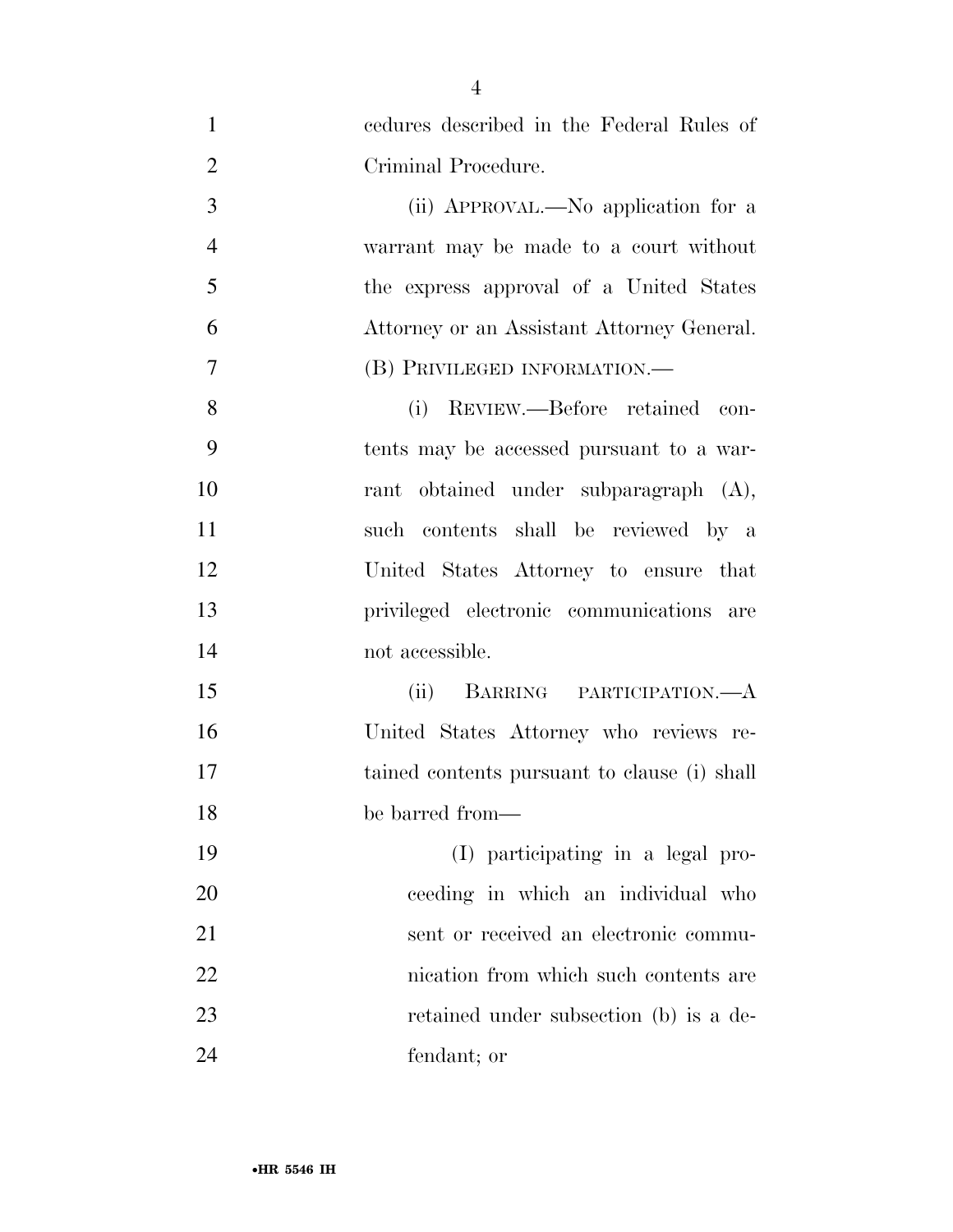| $\mathbf{1}$   | (II) sharing the retained contents                      |
|----------------|---------------------------------------------------------|
| $\overline{2}$ | with an attorney who is participating                   |
| 3              | in such a legal proceeding.                             |
| $\overline{4}$ | (3) MOTION TO SUPPRESS.—In a case in which              |
| 5              | retained contents have been accessed in violation of    |
| 6              | this subsection, a court may suppress evidence ob-      |
| 7              | tained or derived from access to such contents upon     |
| 8              | motion of the defendant.                                |
| 9              | (e) DEFINITIONS.—In this Act—                           |
| 10             | (1) the term "agent of an attorney or legal rep-        |
| 11             | resentative" means any person employed by or con-       |
| 12             | tracting with an attorney or legal representative, in-  |
| 13             | cluding law clerks, interns, investigators, paraprofes- |
| 14             | sionals, and administrative staff;                      |
| 15             | $(2)$ the term "contents" has the meaning given         |
| 16             | such term in 2510 of title 18, United States Code;      |
| 17             | (3) the term "electronic communication" has             |
| 18             | the meaning given such term in section 2510 of title    |
| 19             | 18, United States Code, and includes the Trust          |
| 20             | Fund Limited Inmate Computer System;                    |
| 21             | (4) the term "monitoring" means accessing the           |
| <u>22</u>      | contents of an electronic communication at any time     |
| 23             | after such communication is sent;                       |
| 24             | (5) the term "incarcerated person" means any            |
| 25             | individual in the custody of the Bureau of Prisons      |

•**HR 5546 IH**